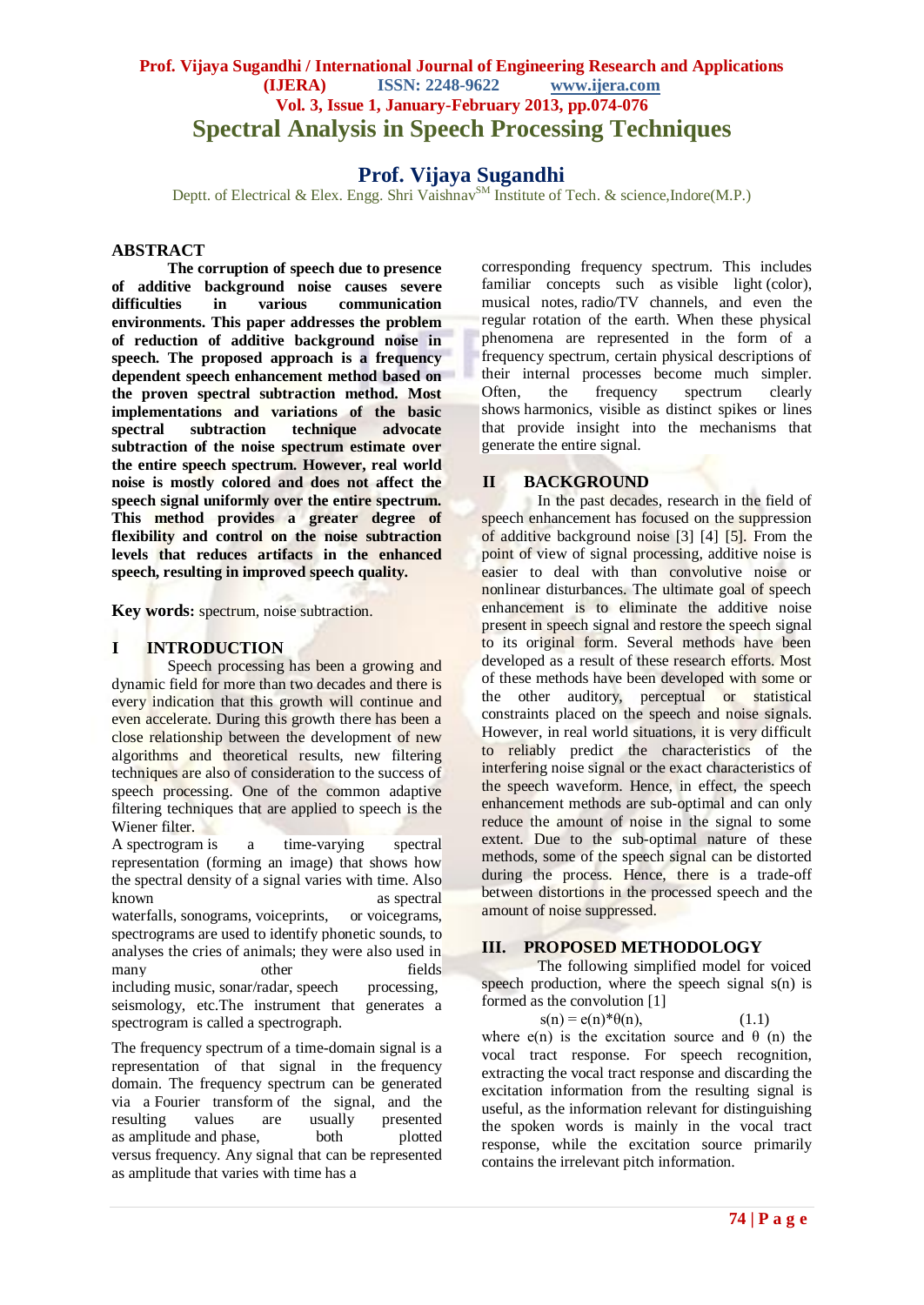#### **Prof. Vijaya Sugandhi / International Journal of Engineering Research and Applications (IJERA) ISSN: 2248-9622 www.ijera.com Vol. 3, Issue 1, January-February 2013, pp.074-076**

If we assume that  $y(n)$ , the discrete noisy input signal, is composed of the clean speech signal s(n) and the uncorrelated additive noise signal  $d(n)$ , then we can represent it as:

 $y(n)=s(n)+d(n)$  (1.2)

Processing is done on a frames-by-frame basis. Analysis of overlapping frames of the noisy signal is implemented by using the Discrete Fourier Transform (DFT) preceded by a Hamming window. The power spectrum of the noisy signal can be written as:

 $|Y(k)|^2 \approx |S(k)|^2 + |D(k)|^2$ (1.3)

Since the noise spectrum  $D(k)$  cannot be directly obtained, a time-average of the power spectrum Dˆ (k) is calculated during a period of silence.

Assuming that noise is uncorrelated with the speech signal, an estimate of the modified speech spectrum can be given as:

 $|S^{(k)}|^2 = |Y(k)|^2 - |D^{(k)}|^2$  $(1.5)$ 

From Eq.  $(1.5)$  it can be seen that the subtraction process involves the subtraction of an average estimate of the noise from the instantaneous speech spectrum. Due to the error in computing the noise spectrum, we may have some negative values in the modified spectrum. These values are set to zero. This process is called half-wave rectification.

#### **Distortions due to half / full wave rectification**

The modified speech spectrum obtained from Eq. 1.5 may contain some negative values due to the errors in the estimated noise spectrum. These values are rectified using half wave rectification (set to zero) or full-wave rectification (set to its absolute value). This can lead to further distortions in the resulting time signal.

#### **Modifications to spectral subtraction**

Several variants of the spectral subtraction method originally proposed by Boll [2] have been developed to address the problems of the basic technique, especially the presence of musical noise. Still other methods based on this method have been developed that perform noise suppression in the autocorrelation, cepstral , logarithmic and sub-space domains. A variety of

pre and post processing methods have also proved to help reduce the presence of musical noise while minimizing speech distortion.

# **IV. RESULTS**

This result computes an Audio Spectra in MAT LAB. The fft function computes the FFT of a specified signal. In general, either the magnitude or phase values of the FFT coefficients are find, which are in Matlab can be determined using the abs and angle functions. A variety of windows can be applied to a signal before the computation of the FFT using the functions hann, hamming, blackman. Time-domain windows can help minimize spectral artifacts related to signal truncation. The specgram function computes a time-frequency plot of a signal where color represents spectral magnitude amplitude.







# **V. CONCLUSION**

The work in this paper addressed the problem of enhancing speech in noisy conditions. A multi-band spectral subtraction method, based on the direct estimation of the short-term spectral amplitude of speech and the non-uniform effect of noise on speech, was proposed. The results establish the superiority of the proposed method over the conventional spectral subtraction method with respect to speech quality of the enhanced signal and reduced residual noise. The major contributions of this paper are development of a multi-band speech enhancement strategy based on the spectral subtraction method. Speech processed by the new algorithm shows reduced levels of residual noise and good speech quality.

#### **VI Acknowledgment**

This author thanks to Principal and Administrative Officer of SVITS Indore,Prof.Hamant Chouhan, Prof. Dev Kumar Rai thanks to author's family for their motivation support and encouragement.